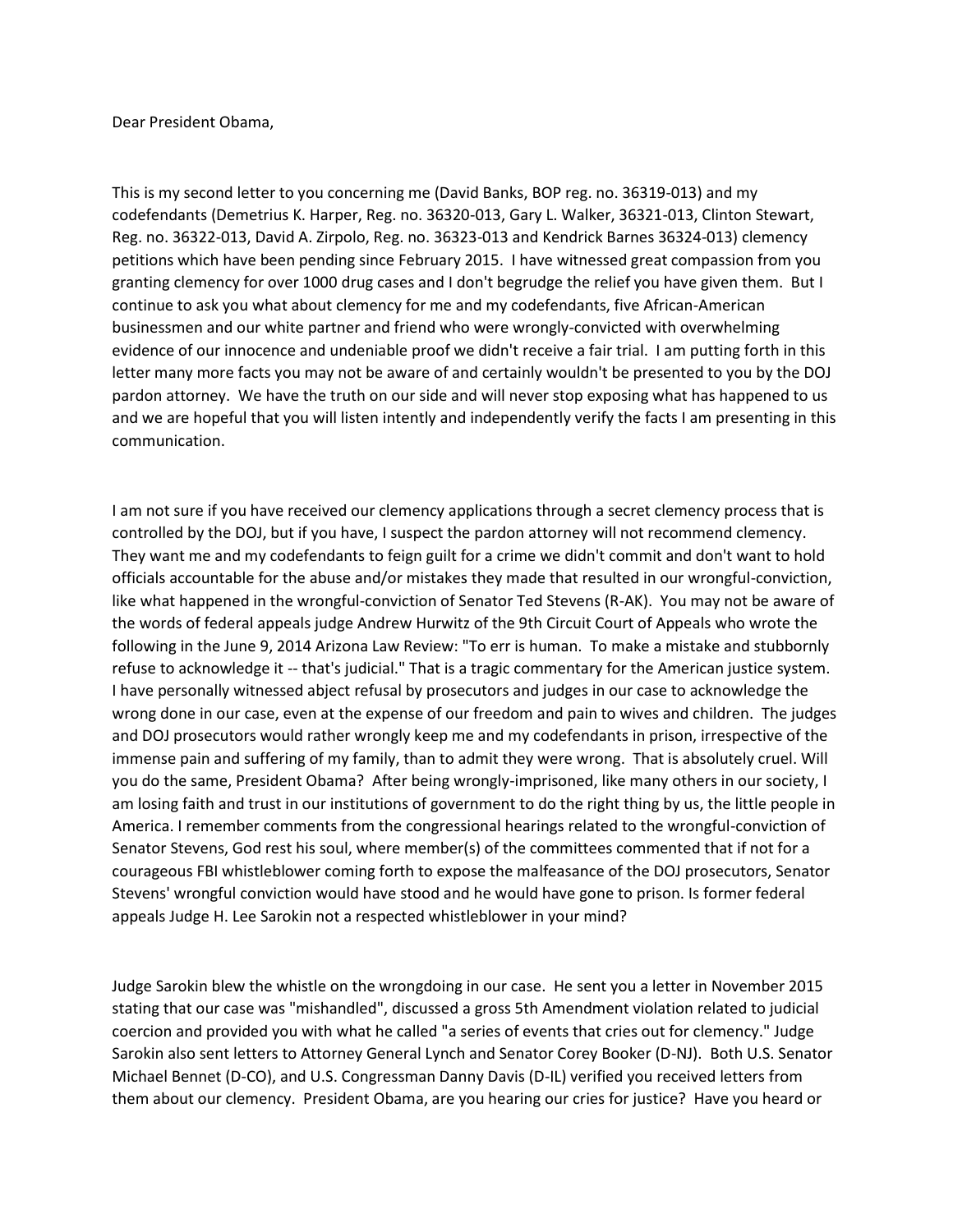even seen Judge Sarokin's letter? Have you seen our clemency applications? If you have, I can't believe wouldn't grant clemency. Injustice is a bipartisan issue and I am so grateful that Republicans are now getting actively involved.

Senator Orrin Hatch (R-UT), after being presented with facts and evidence from advocacy organization A Just Cause, launched an investigation through the Inspector General's Office into our case. Judge Sarokin also spoke to the Washington Post about the case (www.washingtonpost.com/news/truecrime/wp/2016/07/05/judge-who-freed-hurricane-carter-now-helping-six-imprisoned-men-but-onlyobama-can-save-them/). Hopefully you have read that article and if not you will read it now. "What amazed me about the case," Sarokin said in the Washington Post, "was the theory of the government, that this (software) program they were developing was a scam. ALL OF THE PROOF in the case goes the opposite way." Sarokin echoed those sentiments in the Huffington Post 2014 when he discussed the government presenting this false theory to the jury when the evidence paints a completely different picture. "The government's contention that their business was nothing but a scam defies reality," said Sarokin. Hopefully, President Obama, you find this disturbing as well. Are you aware that court records show that the Department of Homeland Security said during trial that our software had a lot of features that federal investigators "can really use and utilize?" Are you aware that the retired NYPD official came to work for us and stated in court records that our software "was the best software he had ever seen." Are you aware President Obama, that Dr. Michael Brown, Professor of Criminal Justice at Southeast Missouri State University purchased copies of our software to teach criminal investigations? Are you aware that in the search warrant affidavit, Special Agent Melissa McRae from the FBI's Office Chief Information Officer saw a demonstration of our software and stated it was suitable for use in an FBI field office? Are you aware that Lorne Cramer, the Colorado Springs Police Chief and former LAPD commander said that our company, IRP Solutions has "developed an innovative and timely solution" for law enforcement? Are you aware that Sergeant Bob Davis of the San Diego Police Department wrote in the February 2004 edition of Police Magazine that the CILC (Case Investigative Life Cycle) is "powerful enough to become your agency's primary computerized investigative case management tool." Are you aware that in the 2007 college textbook, "Criminal Investigation" (8th Edition), the authors said that CILC "meets the standards described in the [DOJ's] National Institute of Justice tract." These are facts that were presented to the prosecutor in a proffer before trial, which he ignored and then presented our business and software as a scam to the jury. Judge Sarokin, a Harvard graduate, who was nominated and confirmed twice by the U.S. Senate as a district court and federal appeals judge is not just making baseless claims about the injustice in our case. Judge Sarokin has absolutely nothing to gain by speaking on our behalf, which should give great credibility to his opinion. His only motivation is to see that justice is done and that we, innocent men, don't continue languishing in prison for a crime we didn't commit and after not receiving a fair trial. Wouldn't you consider a prosecutor manufacturing an implausible theory to win a case, unfair? Judge Sarokin is not just making this up and he is not alone.

Dr. Alan Bean, Executive Director of the Friends of Justice, who conducted a six month investigation into our case, interviewed over 100 witnesses, and issued a report (http://bit/ly/2gGWGue), concluding, "The IRP case departs from the typical failed-scam scenario for the simplest of reasons: the government's case can't stand up to scrutiny. The fraud alleged in the indictment is a mirage." The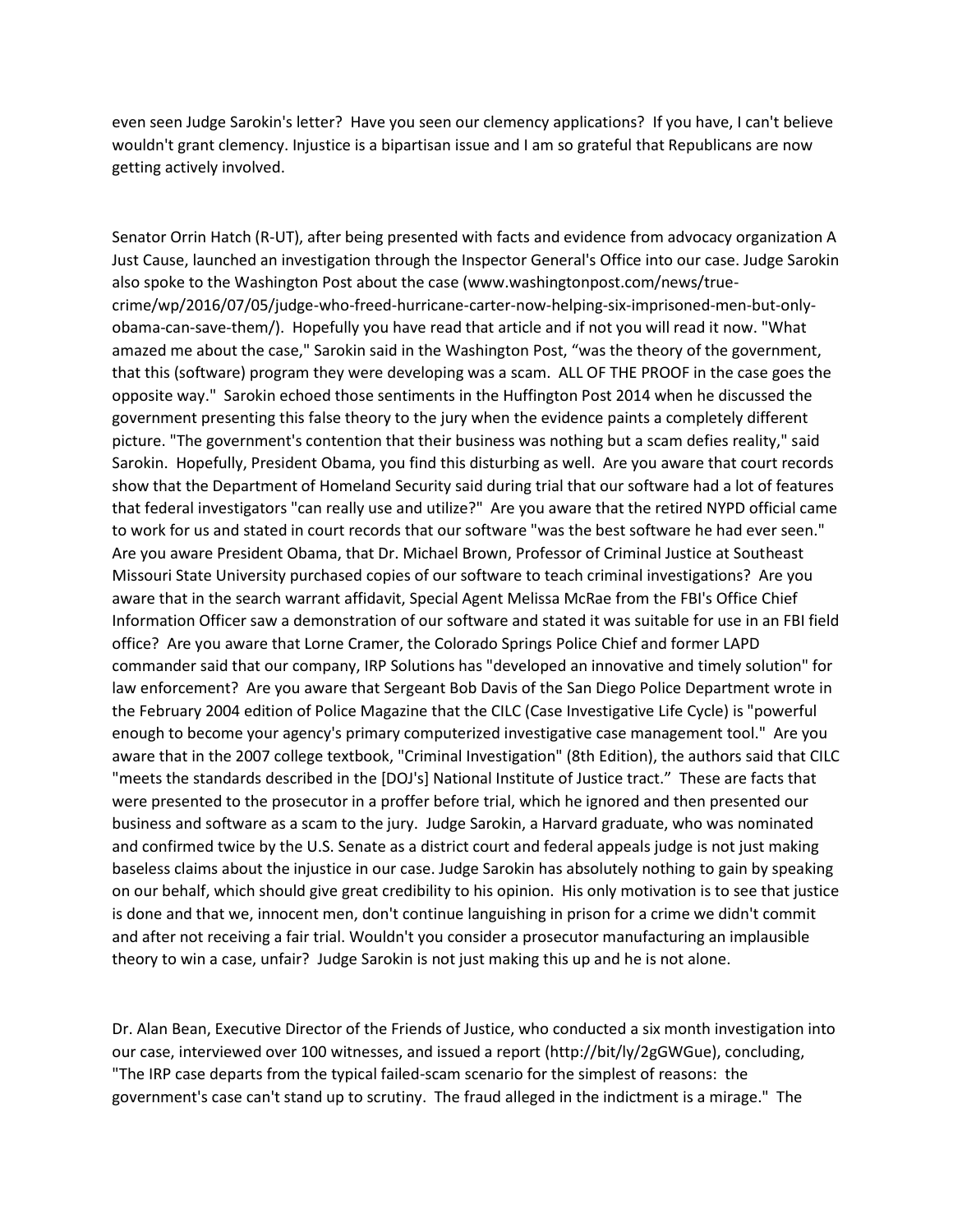mirage Dr. Bean speaks about is evident from the voices of staffing companies in FBI interviews. The core government charge in the indictment was that we made false statements about having "current or impending" contracts which induced staffing companies into doing business with us. I first refer to the FBI interview (http://bit/ly/2iSPpYT) with Jennifer Stephens from the Spherion, a multi-million dollar staffing company. Stephens says I told her we were "trying to secure a contract with New York City Police Department." Now take a look at another FBI interview with Ron Brennan of Productive Data Commercial Solutions (http://bit.ly/2iXNX7V) where he said I told him we were "negotiating" with the New York City Police Department and Department of Homeland Security. Next, I refer you the Feb. 12, 2005 Colorado Springs Gazette Telegraph Newspaper article (http://bit.ly/2iSRZhg) concerning the raid on our business. The Gazette reported information directly from the mouth of the FBI and Colorado U.S. Attorney's Office: "[t]he agencies were told that temporary labor was needed to develop software that WOULD BE SOLD to the Federal Bureau of Prisons, Department of Homeland Security, the New York Police Department and other agencies."

Former legal counsel Ron LeGrand who had a long career with both House and Senate judiciary committees and as a federal prosecutor said on A Just Cause's Internet radio program that our case was a civil matter: "IF! Big IF! If there was a case at all it was a civil case and should have been handled as such," asserted LeGrand. "As a former federal prosecutor I am hurt. I am really, really disappointed at how this case was handled," lamented LeGrand. This is consistent with Judge Sarokin's conclusion on the Huffington Post that we were indicted and prosecuted for "failing to pay corporate debts." This is consistent with a letter from the head of the FBI in Denver who stated the matter would "best be handled civilly." This is consistent with trial records that show that on November 19, 2010 and October 13, 2011 the lead FBI agent said that if we had sold our software and PAID OUR DEBTS there would not have been a criminal case. This is consistent with the statement from a grand juror in the FIRST grand jury who said: "But if I don't pay somebody for the work they've done, that's not a federal crime."

The final critical fact and evidence I want you to view are emails from the City of Philadelphia, both the Philadelphia Police Department and the Philadelphia Office of the Inspector General which we had an IMPENDING CONTRACT with five months before being indicted. Unfortunately, Assistant United States Attorney Matthew T. Kirsch interfered with and scuttled our business with Philly, making it impossible for us to pay our debts by telling a Philly official that "an indictment was coming" before saying a word to a 2nd grand jury. These emails (http://bit.ly/2fOxbEJ) show communications between me and top Philly officials, including the Director of Information Technology who stated in an FBI interview: CILC "looked exactly like what PPD was looking to purchase" and stated the PPD "was very close to having the product installed…prior to discovery of the IRP investigation." Standing alone, these emails show we had no reason to engage in criminal activity and if not for government interference, our bills would have been paid.

Judge Hurwitz went on to say that "confession (of mistakes by judges) is not only good for the soul, it also buttresses respect for the law and increases the public's understanding of the human limitations of the judicial system." Our system of justice is limited by human error and human vices. Special